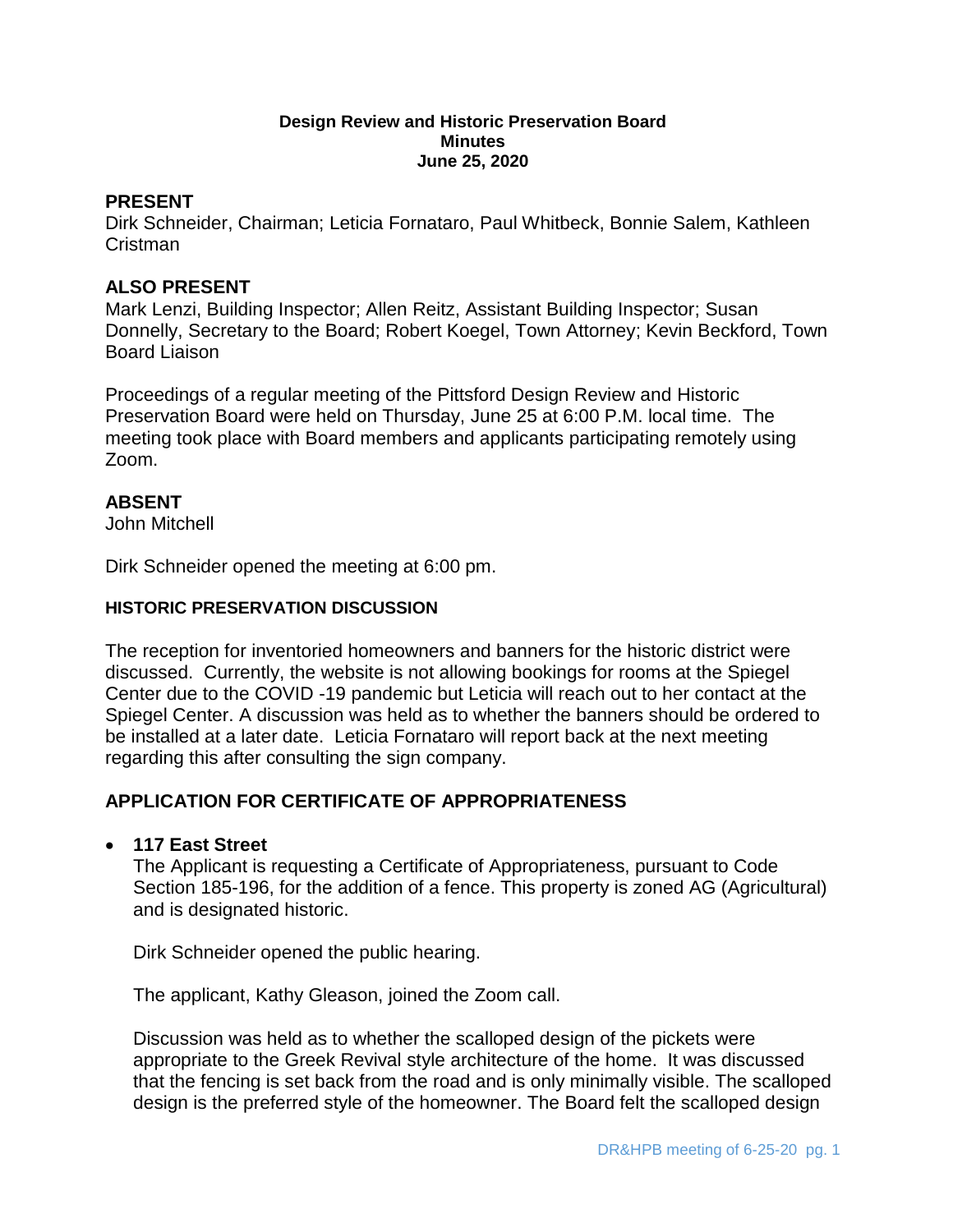would work but the maximum height of the post should be no higher than 5 ft. It was noted that the submitted design features second row of pickets that the Board approves of. It was pointed out to the homeowner that the finished side of the fence should face outwards. The wood material of the fence is what the Board agreed on and what they approved.

There was no public comment

Dirk Schneider moved to close the Public Hearing.

All Ayes.

Bonnie Salem read a resolution and the Board approved a Certificate of Appropriateness for a wood fence with the following conditions:

a. All work is to be completed by July 1, 2021.

Dirk Schneider call for a roll call vote.

Dirk Schneider voted aye Bonnie Salem voted aye Paul Whitbeck voted aye Kathleen Cristman voted aye Leticia Fornataro voted aye David Wigg voted aye

## **RESIDENTIAL APPLICATION FOR REVIEW**

#### **9 White Briar**

The Applicant is requesting design review for the first floor addition. The addition will be approximately 469 sq. ft. and will be located to the rear of the structure.

Jeff Shear of Jeff Shear Homes was present to discuss the application with the Board.

An in law apartment will be added to the rear of the home. There will be no kitchen. Mark Lenzi confirmed he has reviewed the plans and there was no concern of this becoming a second dwelling.

It was noted that the gable is a different style from the style of the sunroom addition, but the home already has a variety of double hung and casement style windows.

David Wigg moved to accept the application as submitted.

Leticia Fornataro seconded.

All Ayes.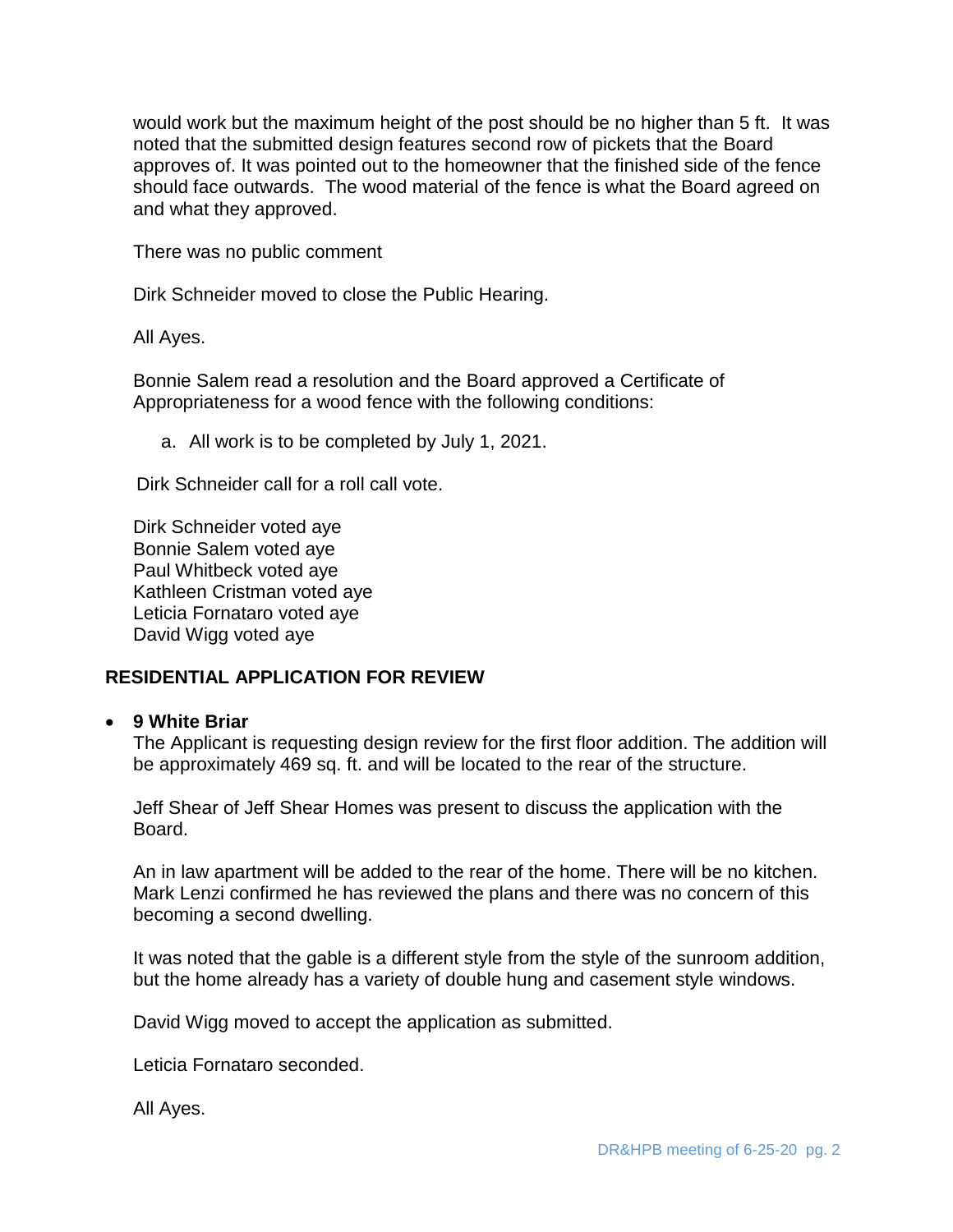## **797 Stone Road**

The Applicant is requesting design review for the one story addition and porch. The addition and roof will be approximately 745 sq. ft. and will be located to the rear.

The architect Jim Brasley and the homeowner Kathryn Gallant were present. An addition and porch are being added to accommodate a family member. A change in the drawings was noted. The entrance has been moved to the rear of the home so as to not give the appearance of an in law suite. The roof slopes and materials will match the existing home.

Awning windows are to be added to the addition. It was pointed out that there is already a mix of windows on the current structure.

Kathleen Cristman moved to approve the drawings submitted June 22, 2020 as submitted.

Dave Wigg seconded.

All Ayes.

# **290 Tobey Road**

The Applicant is requesting design review for the addition of a third bay to an existing two car garage and the conversion of the underside of a deck to a screened porch. The garage addition will be approximately 432 sq. ft. and the screened porch will be 144 sq. ft.

Jim Brasley discussed this application with the Board. Mr. Brasley outlined the project. A third bay garage will be stepped back two feet, a new screened porch will be added and the front elevation will be embellished. Materials will match the existing. Shakes will be added to all gables. The existing brick will be replaced with stone. This indicates a change to the front elevation embellishments from the drawings submitted. The window heights will line up and muntin bars will be in the windows.

Paul Whitbeck noted that the massing on elevation on A-6 of the drawings appeared very bare. Jim Brasley noted the addition of a man door on the garage and offered to add a window on the side elevation of the garage, although this was not his preference.

Dirk Schneider moved to accept the application as submitted with the amendment of the drawings on the A-4 drawings to indicate stone on the recessed porch area only. This approval also includes new shakes installed in all the gables.

Bonnie Salem seconded.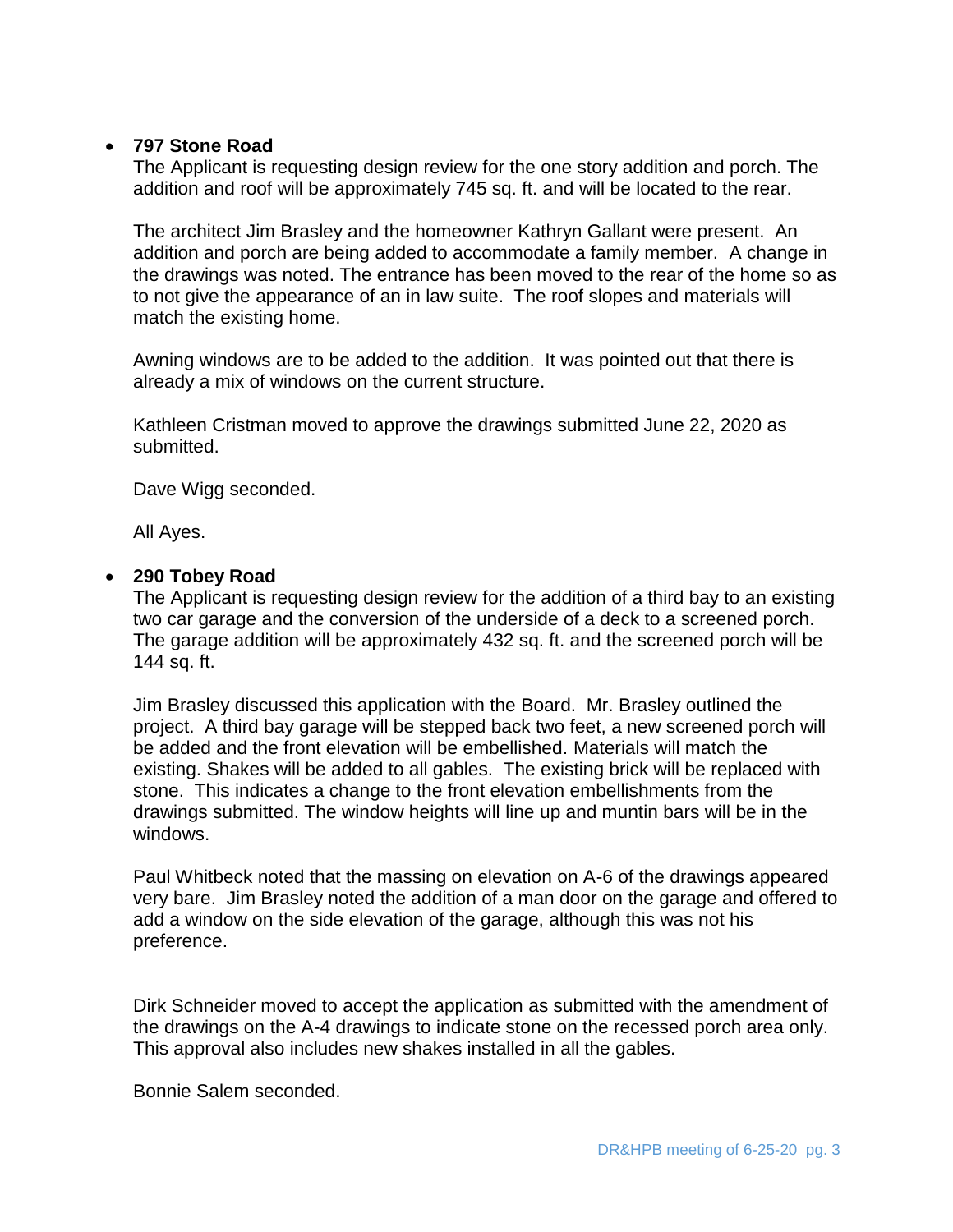All Ayes.

## **31 Sandpiper Lane**

The Applicant is requesting design review for the addition of a first floor bedroom/bathroom and front porch. The addition will be approximately 415 sq. ft. and will be located to the west of the existing home. The porch addition will be approximately 72 sq. ft. and will be on the front of the home.

The homeowner Sean Regan and architect Bill Dean were present.

The materials will match the existing materials on the home including the exposed concrete block.

Dirk Schneider and Leticia Fornataro disclosed that they are acquainted with the architect but they have no financial interest in the matter. Robert Koegel indicated that it would appropriate that they vote on the matter.

Paul Whitbeck moved to accept the application as submitted.

Leticia Fornataro seconded.

All Ayes.

# **COMMERCIAL APPLICATION FOR REVIEW**

## **3650 Monroe Avenue**

The Applicant is requesting design review for the replacement of the "Pittsford Manor Apartments" sign. The current sign was damaged and will be replaced with an approximately 15 sq. ft. sign.

Vanessa Long was present to discuss the application. The posts are still in the same location as the previous sign. The lights below remain in the same location. The sign will white with black and gold lettering.

Bonnie Salem moved to approve the application as submitted.

Paul Whitbeck seconded.

All Ayes.